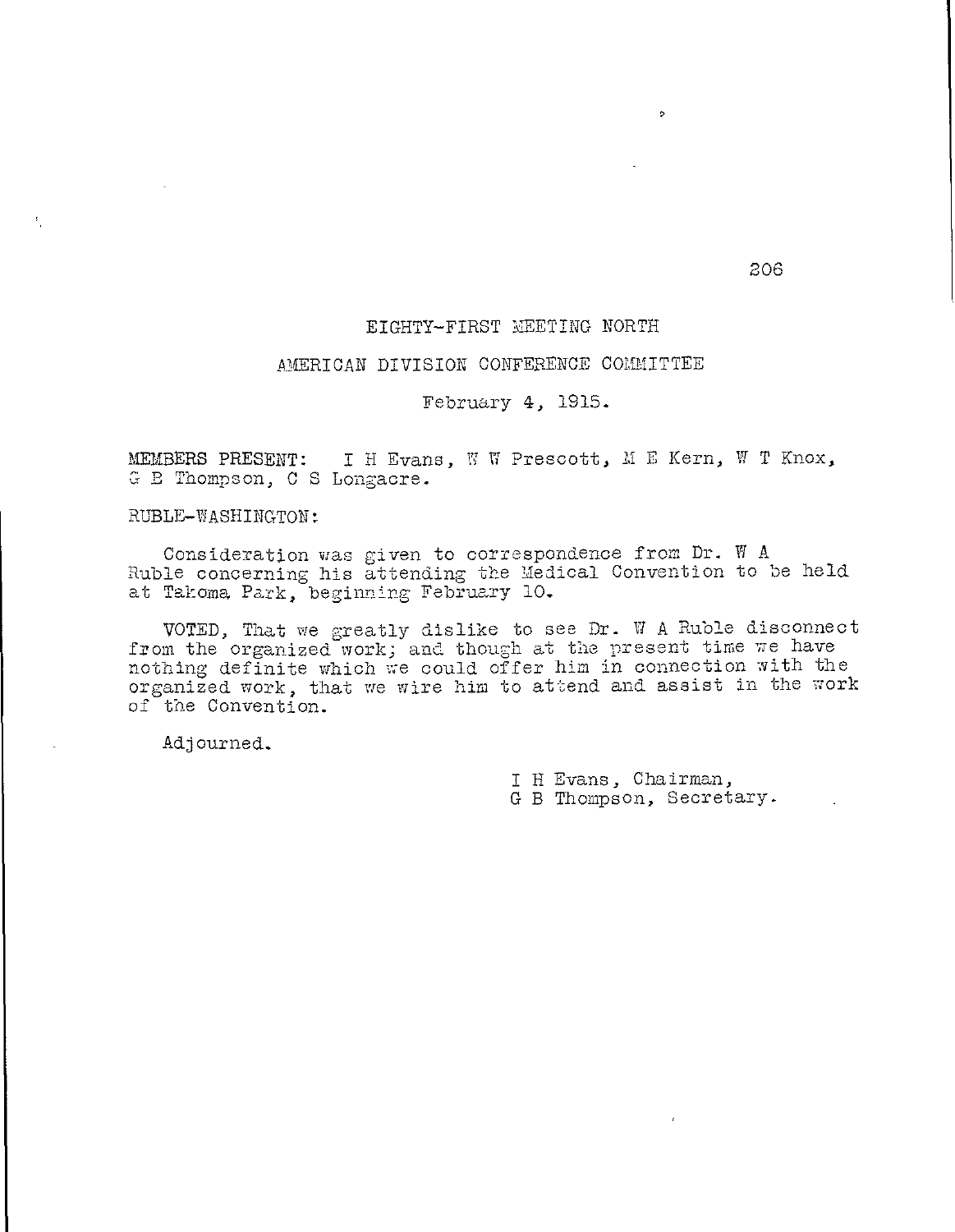### EIGHTY—SECOND MEETING OF THE

# NORTH AMERICAN DIVISION CONFERENCE COMMITTEE

Takoma Park, D. C., Fe7. 7,1915.

MEMBERS PRESENT: I H Evans, W T Knox, G B Thompson, W W Prescott, R D Quinn, F W Paap, B G Wilkinson, C S Longacre, M E Kern; also, F M Wilcox, E M Graham, T E Bowen, C L Benson, W E Howell, L A Hansen, and N Z Town.

Prayer by F M Wilcox.

#### EDITOR GAZETTE:

As Miss Matilda Erickson, owing to ill health, is unable to continue her duties here at the office, it was

VOTED, That C L Benson be requested to take Miss Erickson's place as one of the editors of the Gazette.

### MC ELHANEY — CALIFORNIA:

The President of the Pacific Union Conference, having asked for a man capable of taking the presidency of the Southern California Conference, and the Atlantic Union having expressed a willingness to release Elder J L McElhaney, it was

VOTED, That we recommend Elder J L McElhaney to the Pacific Union Conference as president of the Southern California Conference.

## LONGACRE—NORTH CAROLINA:

VOTED, That in harmony with a request received from Elder J H Behrens we advise Elder G S Longacre to attend a hearing on a Sunday Bill at Raleigh, North Carolina, February 9.

# MINISTERIAL READING COURSE—LAKE UNION;

VOTED, That the suggestion from the Lake Union Conference Committee that local conferences pay a part of the cost of the necessary books for the Ministerial Reading Course be referred to the Fall Council for consideration.

# APPROPRIATION—ST. LOUIS AND KANSAS CITY:

VOTED, That in view of the financial condition of the North American Division Conference it is impossible for us to respond to the request received from the President of the Central Union Conference and make any appropriations for the work in St. Louis or Kansas City.

207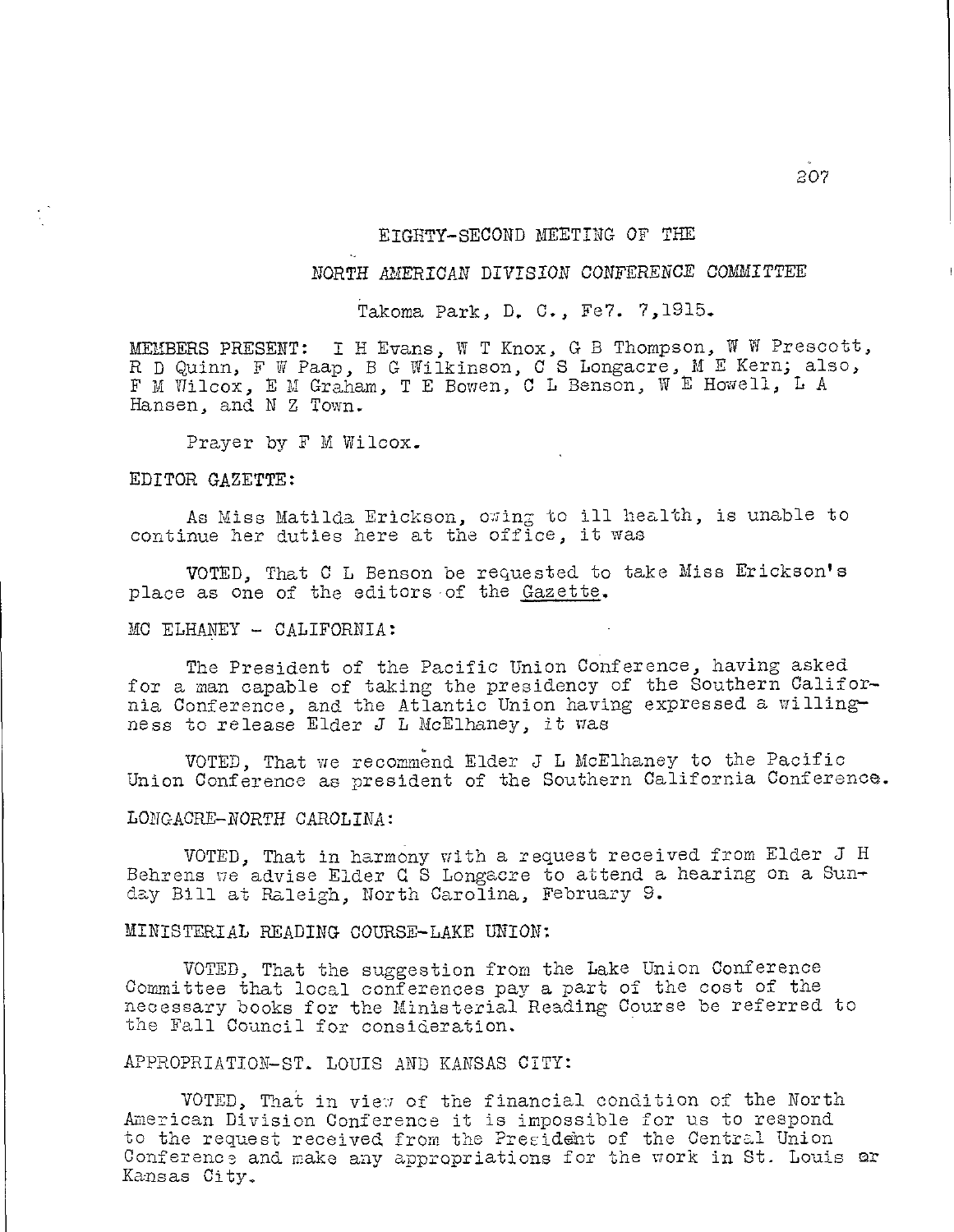A S BOOTH-BALTIMORE:

Owing to an urgent request from the President of the Columbia Union for a capable man to carry on evangelistic work in the city of Baltimore, it was

VOTED, That we request the Pacific Union to release Elder A S Booth to labor in the city of Baltimore.

ATTENDANCE EDUCATIONAL AND M. V. COUNCIL::

VOTED, That F Griggs, W E Howell, C C Lewis and J L Shaw attend the Educational-Missionary Volunteer Council in California for the Educational Department, and M E Kern, C L Benson, Meade MacGuire for the Missionary Volunteer Department.

Adjourned.

I H Evans, Chairman, G B Thompson, Secretary.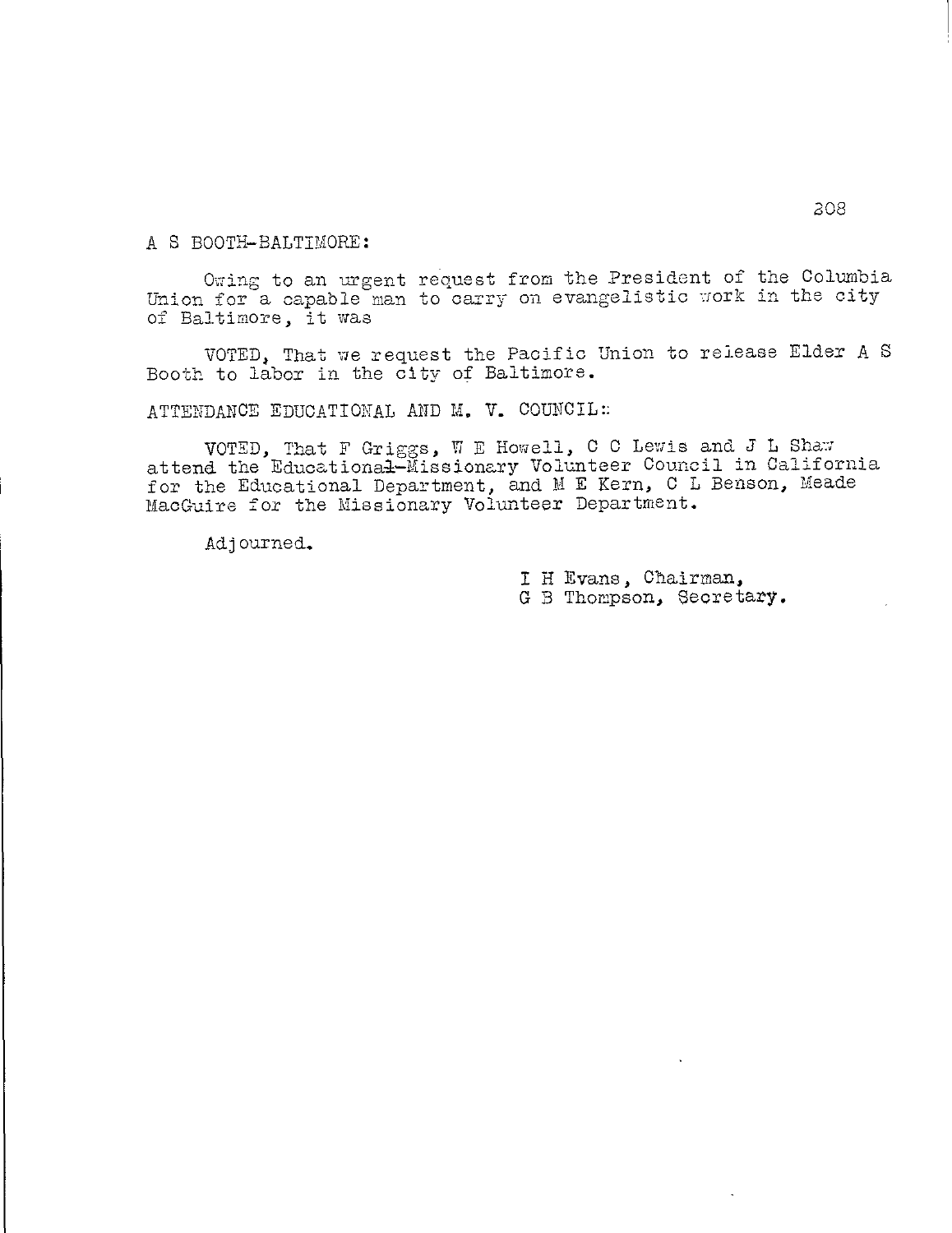w

209

# EIGHTY-THIRD MEETING NORTH

# AMERICAN DIVISION CONFERENCE COMMITTEE

February 8, 1915.

MEMBERS PRESENT: I H Evans, W T Knox, W W Prescott, G B Thompson, M E Kern, B G Wilkinson, R D Quinn; also, N Z Town, F M Wilcox, E A Hansen, T E Bowen, and E M Graham\_

# THOMPSON-ATLANTIC UNION:

VOTED, That the Secretary respond to the request from the President of the Atlantic Union Conference that he spend about two weeks attending meetings at Boston and Middletown, and the session of the Greater New York Conference.

 $Also, -$ 

VOTED, That M E Kern or C L Benson and F W Paap attend the meetings of the Greater New York Conference to be held in Brooklyn, February 23-28.

Adjourned. I H Evans, Chairman, G B Thompson, Secretary.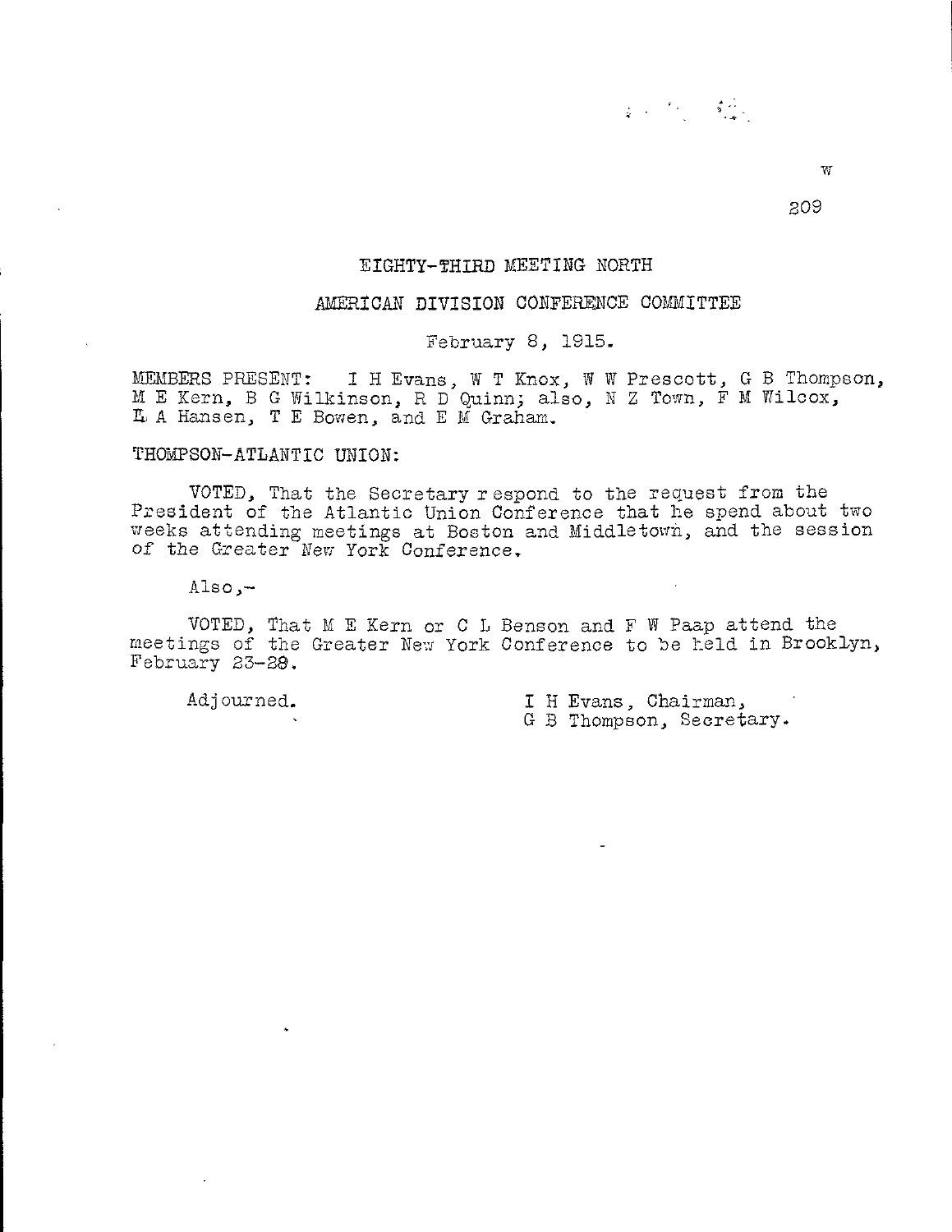## EIGHTY-FOURTH MEETING NORTH

## AMERICAN DIVISION CONFERENCE COMMITTEE

February 9, 1915.

MEMBERS PRESENT: I H Evans, W T Knox, G B Thompson, F T Paap, W W Eastman, M E Kern; also N Z Town.

TEAKS-NORTHERN UNION:

Brother F E Painter, the General Missionary Agent of the Northern Union Conference, having accepted a call to the Pacific Union Conference, it was

VOTED, That we invite C E Teaks to go to the Northern Union Conference to act as Union General Missionary Agent.

Adjourned.

I H Evans, Chairman, G B Thompson, Secretary.

\* \* \*

EIGHTY-FIFTH MEETING NORTH

AMERICAN DIVISION CONFERENCE COMMITTEE

Takoma Park, D. C., Feb. 12, 1915.

MEMBERS PRESENT: I H Evans, W T Knox, 9 C S Longacre, W W Eastman, M E Kern, F Benson, F M Wilcox, E R Palmer. G B Thompson, W W Prescott, W Paap; also J L Shaw, C L

Prayer by W W Prescott.

COBBAN - SALARY:

VOTED. That H H Cobban's rate be  $$19.00$ .

SALARY ANDERSON AND BUTLER:

VOTED, That we pay the salary of J N Anderson and S M Butler, Bible teachers in the Washington College.

Adjourned. The Evans, Chairman,

G B Thompson, Secretary.